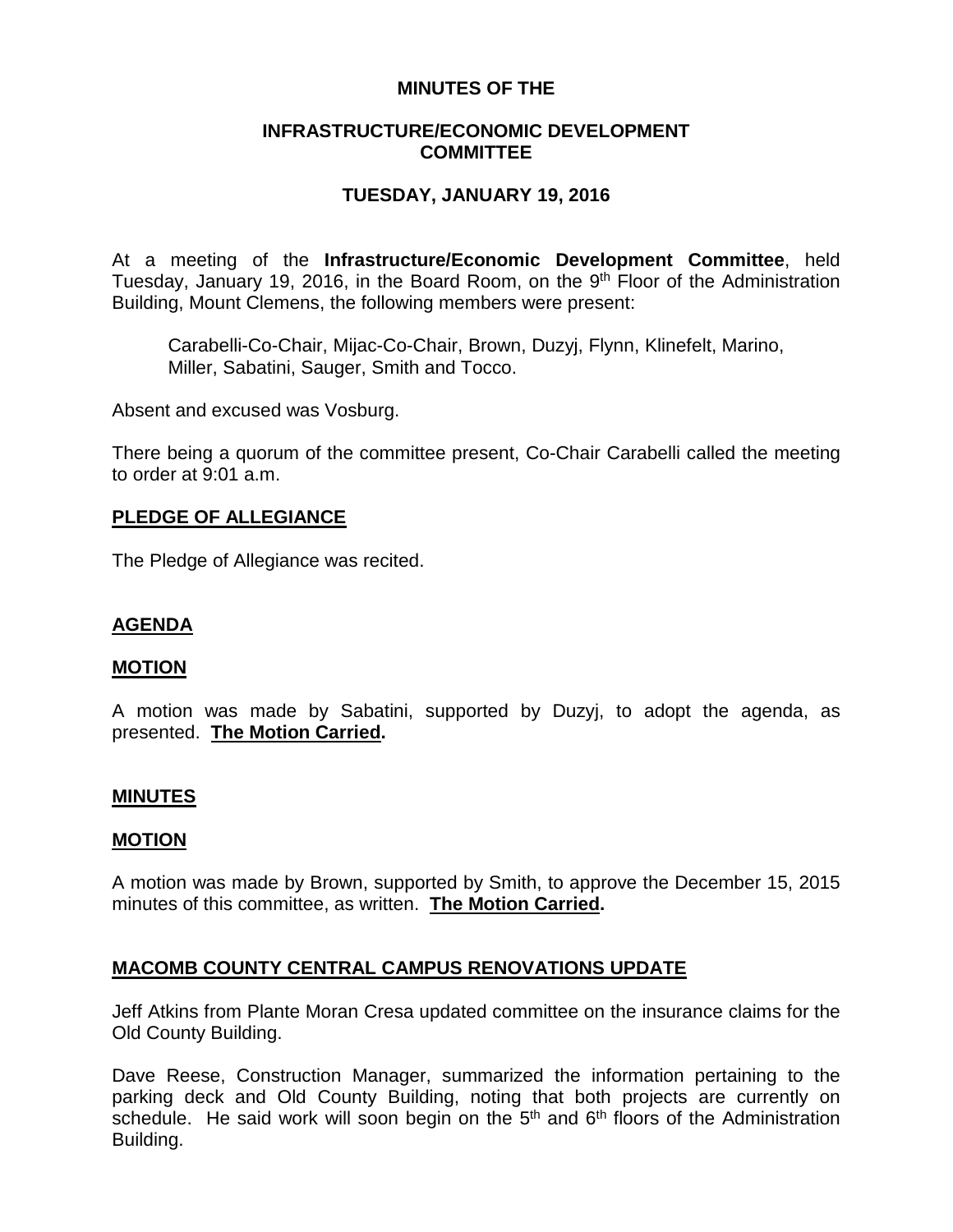# **MOTION**

A motion was made by Brown, supported by Sabatini, to receive and file the updates provided by Mr. Atkins and Mr. Reese.

The following commissioners spoke: Brown, Carabelli and Flynn.

Co-Chair Carabelli called for a vote on the motion and **The Motion Carried.**

# **ADOPT RESOLUTION TO APPROVE SALE OF BONDS UNDER THE STATE REVOLVING FUND PROGRAM FOR FINANCING IMPROVEMENTS TO SOUTHEAST MACOMB COUNTY WASTE WATER DISPOSAL SYSTEM/ PUBLIC WORKS OFFICE (OFFERED BY CO-CHAIRS CARABELLI AND MIJAC)**

Chief Deputy Public Works Commissioner William Misterovich provided an overview of the bond resolution.

# **MOTION**

A motion was made by Duzyj, supported by Sauger, to forward to the Finance Committee a recommendation to adopt a resolution approving the sale of bonds under the State Revolving Fund Program in the amount of not to exceed \$4.5 million for financing improvements to the Southeast Macomb County Waste Water Disposal System serving 144,000 residents of St. Clair Shores, Roseville and Eastpointe; The bond resolution provides for the issuance of bonds, pledges the County's full faith and credit as secondary security for payment of debt service, approves the publication of a notice of intent to sell the bonds and approves other actions relating to the bond sale as recommended by bond counsel.

The following commissioners spoke: Klinefelt, Duzyj, Carabelli and Miller.

Co-Chair Carabelli called for a vote on the motion and **The Motion Carried.**

# **CONTRACT WITH R. S. CONTRACTING FOR PAVEMENT MARKING PROGRAM/DEPARTMENT OF ROADS**

Bob Hoepfner, Department of Roads Director, gave an overview of the contract.

### **MOTION**

A motion was made by Marino, supported by Miller, to forward to the Finance Committee a recommendation to approve the contract between the Macomb County Department of Roads and R. S. Contracting for the Pavement Marking Program scheduled to be completed in 2016.

The following commissioners spoke: Tocco and Carabelli.

Co-Chair Carabelli called for a vote on the motion and **The Motion Carried.**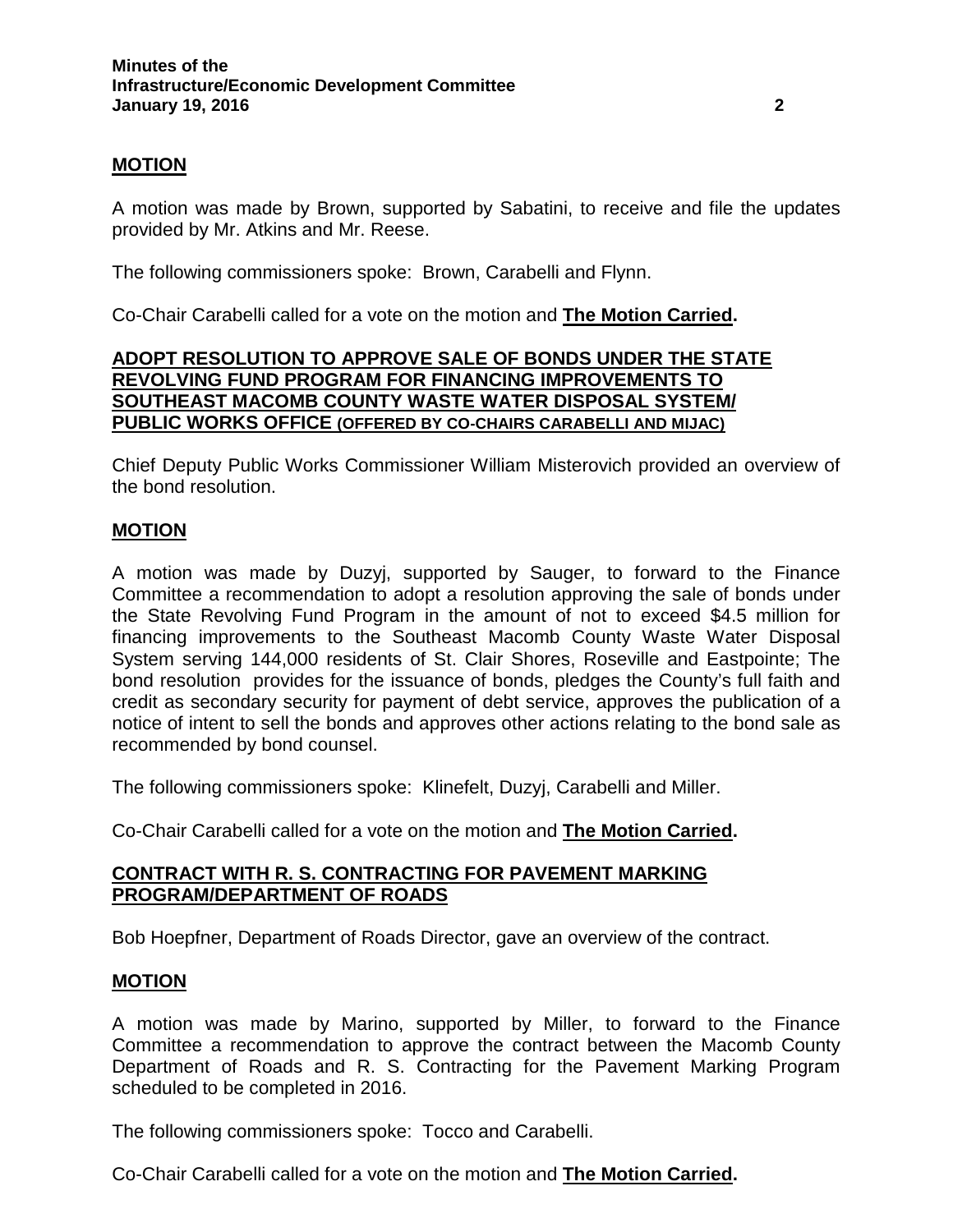# **PRESENTATION ON 2016-2020 CAPITAL IMPROVEMENT PLAN**

Finance Director Steve Smigiel gave an overview of the Capital Improvement Plan, which included repair or replacement of existing buildings and equipment, ongoing maintenance of existing buildings and equipment and technology systems and infrastructure. He said it is a comprehensive list with everything identified by the Facilities and Operations and Information Technology Departments. He noted that the items highlighted in red are new to the plan.

Also present were Lynn Arnott-Bryks, Facilities and Operations Department Director, Jako van Blerk, Interim Information Technology Department Director, and Captain Brenda Baker from the Sheriff's Office.

### **MOTION**

A motion was made by Tocco, supported by Smith, to receive and file the review of the Capital Improvement Plan, and forward to the January 20<sup>th</sup> Finance Committee meeting for further review and discussion.

The following commissioners spoke: Sabatini, Flynn, Carabelli, Sauger, Brown and Smith.

Co-Chair Carabelli called for a vote on the motion and **The Motion Carried.**

# **PRESENTATION ON "CALL TO ACTION" FOR THE REGIONAL TRANSIT AUTHORITY MASTER PLAN**

The following individuals were present:

Reverend Bart Beebe, Pastor, Christ Lutheran Church in Sterling Heights, and member of D.R.I.V.E. (Detroit Regional Interfaith Voice for Equity) Reverend Susan Bock, Pastor, Grace Episcopal Church in Mt. Clemens Marie Donigan, Transit Projects Coordinator, Harriet Tubman Center Michael Lauretti, Retired Chief of Police, City of Eastpointe Reverend Carter Grimmett, Good Shepherd United Methodist Church in St. Clair Shores Brandon Jones, Community and Economic Development, City of Roseville Syma and Lou Echeandia, Shelby Township residents and members of D.R.I.V.E. John Waterman, Executive Director of PEAC (Programs to Educate All Cyclists) Laura Padalino, PEAC, Sterling Heights HS and Warren Cousino High Schools Bill O'Brien, member of D.R.I.V.E. Joe Kosmala, Clinton Township resident Don Morandini, County Representative, Regional Transit Authority (RTA) Travis Gonyou, Community Outreach and Communications Manager, Regional Transit Authority (RTA)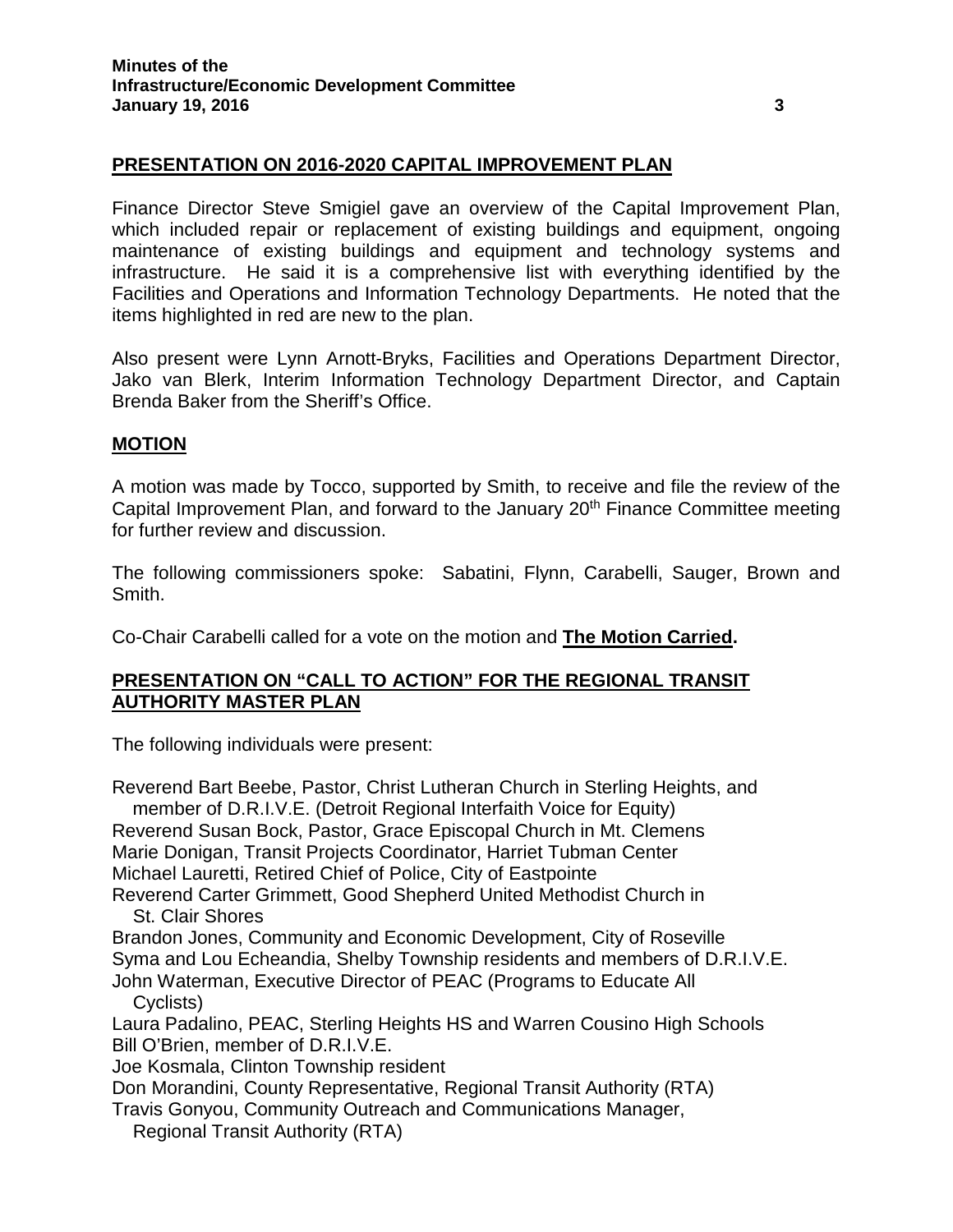Pastor Beebe provided information about D.R.I.V.E., a coalition of suburban and Detroit clergy, congregations and allies, and is a project of the Harriet Tubman Center. He spoke about their interest in public transit through young people and described some of their efforts in advocating for better transit, which included regional transit summits, listening sessions with the RTA throughout the region, meeting of college and university presidents with the RTA, organized Students in Motion, coalition of college and university students who held a successful conference at WSU, and working with the leadership of the region's major healthcare organizations. He said they have also recently met with a group of Macomb County community leaders and elected officials.

Pastor Bock spoke about their delegation and the people they represent who need better public transit.

Pastor Beebe spoke about RTA's development of a Regional Transit Master Plan that will be voted on in November for funding. He encouraged the Board's support of a substantial millage.

Marie Donigan stated that commitment cards were provided to commissioners for scheduling of hearings in their districts.

# **MOTION**

A motion was made by Miller, supported by Marino, to receive and file the presentation on "Call to Action."

The following commissioners spoke: Miller, Klinefelt, Brown, Sauger, Flynn and Mijac.

Co-Chair Mijac called for a vote on the motion and **The Motion Carried.**

# **ADOPT PROCLAMATION RECOGNIZING FEBRUARY 19, 2016 AS YOUTH DIALOGUE DAY (OFFERED BY MARINO)**

### **COMMITTEE RECOMMENDATION – MOTION**

A motion was made by Marino, supported by Flynn, to recommend that the Board of Commissioners adopt a proclamation recognizing February 19, 2016 as Youth Dialogue Day. **THE MOTION CARRIED.**

### **CORRESPONDENCE**

### **MOTION**

A motion was made by Marino, supported by Klinefelt, to receive and file the following correspondence:

a) C & G Newspapers/"County board chair says regional transit could be key in 2016," January 6, 2016 and